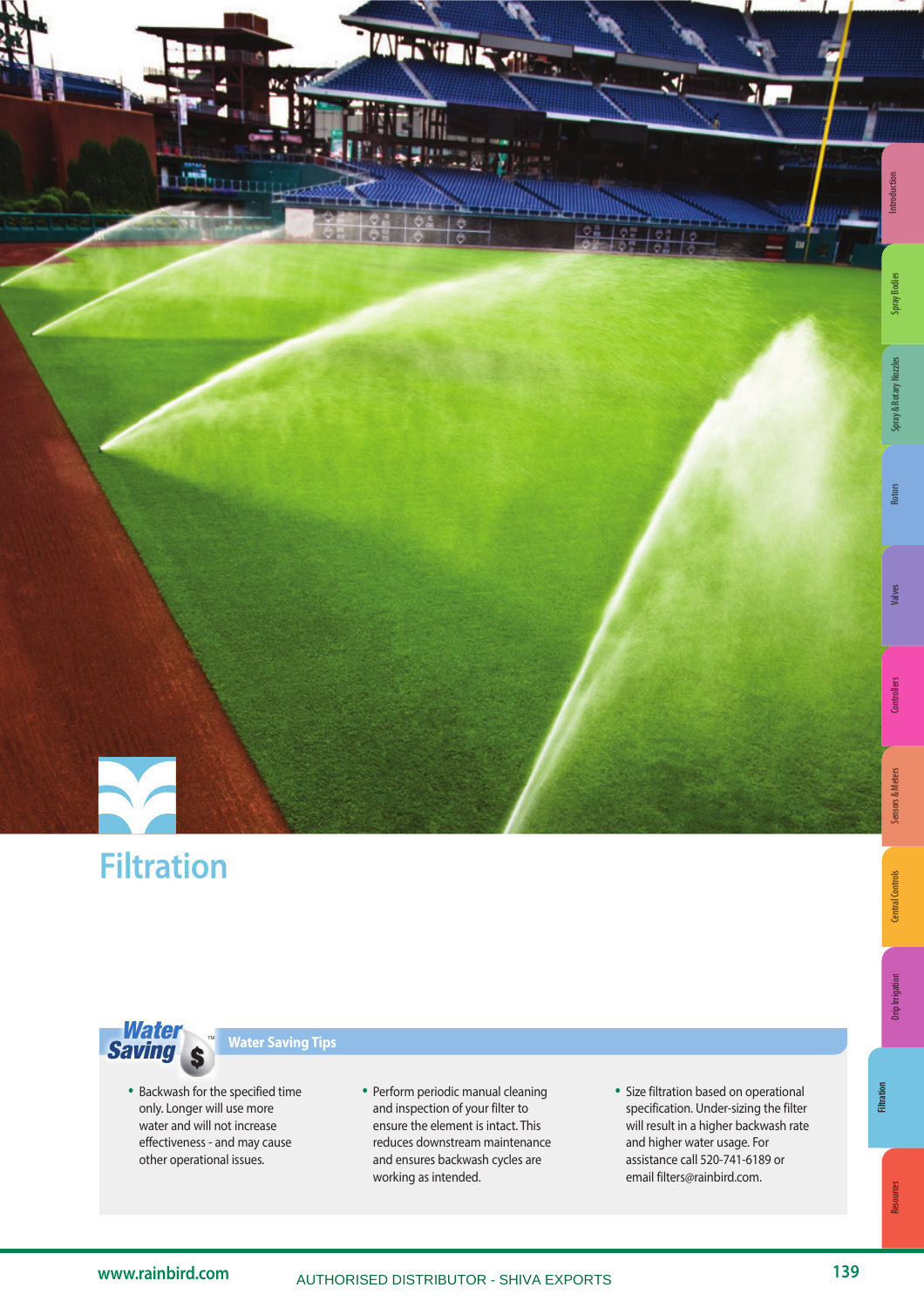

# **"G-Series" Hydraulic Suction Scanning Screen Filter**

Economy and Value with Lower Backwash Volumes

## **Features**

- Provides worry free medium-flow rate filtered water quality
- Powered by source line water pressure, the filter's backwashing system produces a concentrated high velocity and low volume reverse water flow to systematically clean the screen of any entrapped contaminants
- Models are available as a filter unit only, or as a filter assembly including bypass plumbing and valves for fast and easy installation on site
- Heavy-duty, durable, SS woven wire mesh screen filtration element with PVC support is supplied standard. Optional screen construction including multi-layer sintered SS and wedgewire are also available upon request. HT models only supplied with sintered SS
- Standard: 200 micron. Optional: 50 2000 micron. Flow rates will vary with screen size and water source. Max flow assumes good water quality (< 20 ppm solids) and 200 micron screen
- Standard flow rates from 100 to 2,640 GPM
- Standard maximum operating pressure of 150 PSI (higher pressures optionally available)
- Filtered, clean water backwashing initiated automatically by time or pressure differential via integrated Rain Bird F2 AC/DC Controller
- Flanged inlet and outlet standard except on HO-G-02 and HT-G-02 filter only configurations which are threaded. Grooved inlet and outlet configuration optionally available
- Vessel Material (based on model): Powder Coated Carbon Steel or 304 Stainless Steel, 316 SS and Duplex SS optional
- Available as filter only, or as a complete assembly with bypass manifold and valves. Higher pressures optionally available





**G-Series (Shown with integrated bypass assembly and optional wye-strainer)**

**G-Series (Shown as filter only)**

#### **"G-Series" Suction Scanning Screen Filter Performance Data**

| <b>Powder Coated</b><br><b>Carbon Steel</b><br><b>Model Number</b> | <b>Stainless Steel</b><br><b>Model Number</b> | <b>SS Mesh Screen</b><br>Area $(in^2)$ | <b>Sintered Screen</b><br>Area $(in^2)$ | <b>Max</b><br><b>Flow</b><br>(GPM) | <b>Max Flow</b><br>(m <sup>3</sup> /hr) | <b>Max Pressure</b><br>(psi) | Inlet / Outlet<br><b>Flange Size</b><br>(in) | <b>Flush Valve</b><br><b>Size</b> | Minimum Inlet<br><b>Pressure During</b><br>Rinse Cycle (psi) |
|--------------------------------------------------------------------|-----------------------------------------------|----------------------------------------|-----------------------------------------|------------------------------------|-----------------------------------------|------------------------------|----------------------------------------------|-----------------------------------|--------------------------------------------------------------|
| <b>HO-G-02-LE-C</b>                                                | <b>HO-G-02-LE-S</b>                           | 64                                     |                                         | 100                                | 22.7                                    | 150                          |                                              | 1                                 | 35                                                           |
| <b>HO-G-03-LE-C</b>                                                | <b>HO-G-03-LE-S</b>                           | 120                                    |                                         | 200                                | 45.4                                    | 150                          | 3                                            | 1                                 | 35                                                           |
| <b>HO-G-04-LS-C</b>                                                | HO-G-04-LS-S                                  | 120                                    |                                         | 300                                | 68.1                                    | 150                          | $\overline{4}$                               | 1                                 | 35                                                           |
| <b>HO-G-04-LE-C</b>                                                | <b>HO-G-04-LE-S</b>                           | 466                                    |                                         | 500                                | 113.6                                   | 150                          | $\overline{4}$                               | 1.5"                              | 35                                                           |
| HO-G-06-LS-C                                                       | HO-G-06-LS-S                                  | 466                                    |                                         | 750                                | 170.3                                   | 150                          | 6                                            | 1.5"                              | 35                                                           |
| HO-G-08-LS-C                                                       | HO-G-08-LS-S                                  | 648                                    |                                         | 1300                               | 295.3                                   | 150                          | 8                                            | 1.5"                              | 35                                                           |
| <b>HO-G-08-LE-C</b>                                                | <b>HO-G-08-LE-S</b>                           | 810                                    |                                         | 1320                               | 299.8                                   | 150                          | 8                                            | $\neg$                            | 35                                                           |
|                                                                    | <b>HT-G-02-LE-S</b>                           |                                        | 216                                     | 200                                | 45.4                                    | 150                          | $\overline{2}$                               | 1                                 | 35                                                           |
|                                                                    | HT-G-02-LEX-S                                 |                                        | 432                                     | 300                                | 68.1                                    | 150                          | $\mathcal{D}$                                | 11                                | 35                                                           |
|                                                                    | $HT-G-03-LE-S$                                |                                        | 216                                     | 200                                | 45.4                                    | 150                          | 3                                            | 1                                 | 35                                                           |
|                                                                    | <b>HT-G-04-LS-S</b>                           |                                        | 432                                     | 500                                | 113.6                                   | 150                          | $\overline{4}$                               | 11                                | 35                                                           |
|                                                                    | $HT-G-04-LE-S$                                |                                        | 720                                     | 600                                | 136.3                                   | 150                          | 4                                            | 11                                | 35                                                           |

**Contact Rain Bird for drawings or visit www.rainbird.com to download.**

Filter flow is based on 200 micron or greater filtration of clear irrigation water (< 20 ppm solids). Appropriate flow de-ratinig is required for excessive debris loads (silt, organics, algae, etc.), reclaim water and fine

#### **Not available in all markets, consult Rain Bird for availability**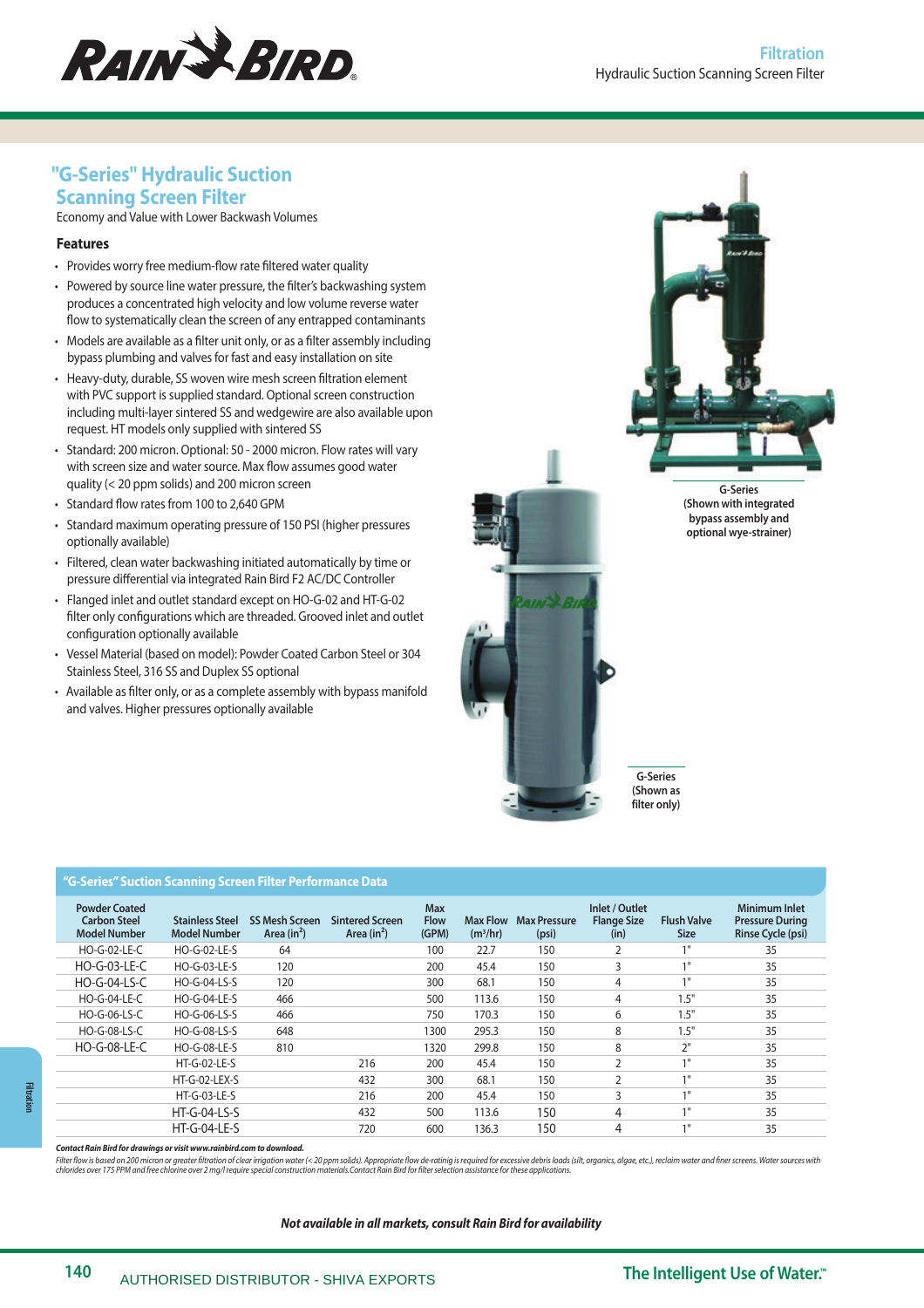# **"I-Series" Hydraulic Suction Scanning Screen Filter**

## **Irrigation Uses**

Self-cleaning, line powered hydraulic water filters for turf, landscape, agriculture, greenhouse, golf course and nursery applications.

## **Features**

- Flow Rate: 300 7,500 gpm
- Max Temperature: 210° F
- Single SS electric ball valve for flushing operations standard
- Heavy-duty, durable, 316 SS woven wire mesh screen filtration element with PVC support is supplied standard. Optional screen element with PVC support is supplied standard. Optional screen<br>construction including multi-layer sintered 316 SS and wedgewire are also available upon request. HT models only supplied with sintered SS.
- Screen opening: 50μ 2000μ
- Working pressure: 40 150 psi
- Vessel Material (based on model): Powder Coated Carbon Steel or 304 Stainless Steel, 316 SS and Duplex SS optional
- Available as filter only, or as a complete assembly with bypass manifold and valves. Higher pressures optionally available.



| "I-Series" Suction Scanning Screen Filter Performance Data         |                                               |                             |                                      |                                      |                                      |                                      |                                                     |                                                      |                                              |                                     |                                                     |                                                                               |
|--------------------------------------------------------------------|-----------------------------------------------|-----------------------------|--------------------------------------|--------------------------------------|--------------------------------------|--------------------------------------|-----------------------------------------------------|------------------------------------------------------|----------------------------------------------|-------------------------------------|-----------------------------------------------------|-------------------------------------------------------------------------------|
|                                                                    |                                               |                             | 300<br>50                            | 200<br>75                            | 120<br>125                           | 100<br>140                           | <b>Micron</b><br><b>Mesh</b>                        |                                                      |                                              |                                     |                                                     |                                                                               |
| <b>Powder Coated</b><br><b>Carbon Steel Model</b><br><b>Number</b> | <b>Stainless Steel</b><br><b>Model Number</b> | Line<br><b>Size</b><br>(in) | Std.<br><b>Flow</b><br>Rate<br>(qpm) | Std.<br><b>Flow</b><br>Rate<br>(qpm) | Std.<br><b>Flow</b><br>Rate<br>(qpm) | Std.<br><b>Flow</b><br>Rate<br>(qpm) | <b>SS Mesh</b><br><b>Screen</b><br>Area<br>$(in^2)$ | <b>Sintered</b><br><b>Screen</b><br>Area<br>$(in^2)$ | <b>Rinse</b><br><b>Duration</b><br>(Seconds) | <b>Flush</b><br>Volume<br>(Gallons) | <b>Flush</b><br><b>Valve</b><br><b>Size</b><br>(in) | <b>Minimum</b><br><b>Inlet Pressure</b><br><b>During Rinse</b><br>Cycle (psi) |
| HO-I-03-PS-C-M                                                     | HO-I-03-PS-S-M                                | 2                           | 300                                  | 300                                  | 300                                  | 260                                  | 254                                                 | 390                                                  | 12 to 16                                     | $\approx$ 35                        | 1.5                                                 | 40                                                                            |
| HO-I-04-PS-C-M                                                     | HO-I-04-PS-S-M                                | 4                           | 500                                  | 500                                  | 500                                  | 420                                  | 413                                                 | 620                                                  | 12 to 16                                     | $\approx$ 35                        | 1.5                                                 | 40                                                                            |
| HO-I-06-PS-C-M                                                     | HO-I-06-PS-S-M                                | 6                           | 750                                  | 750                                  | 580                                  | 420                                  | 413                                                 | 620                                                  | 12 to 16                                     | $\approx$ 35                        | 1.5                                                 | 40                                                                            |
| HO-I-08-PM-C-M                                                     | HO-I-08-PM-S-M                                | 8                           | 1000                                 | 830                                  | 580                                  | 420                                  | 413                                                 | 620                                                  | 12 to 16                                     | $\approx$ 35                        | 1.5                                                 | 40                                                                            |
| HO-I-08-PS-C-M                                                     | HO-I-08-PS-S-M                                | 8                           | 1400                                 | 1240                                 | 880                                  | 650                                  | 614                                                 | 930                                                  | 12 to 16                                     | $\approx 65$                        | $\overline{2}$                                      | 40                                                                            |
| HO-I-10-PS-C-M                                                     | HO-I-10-PS-S-M                                | 10                          | 2000                                 | 1300                                 | 920                                  | 675                                  | 614                                                 | 930                                                  | 12 to 16                                     | $\approx 65$                        | $\overline{2}$                                      | 40                                                                            |
| HO-I-12-PS-C-M                                                     | HO-I-12-PS-S-M                                | 12                          | 2750                                 | 1800                                 | 1200                                 | 850                                  | 826                                                 | 1240                                                 | 12 to 16                                     | $\approx 65$                        | $\overline{2}$                                      | 40                                                                            |
| HO-I-14-PS-C-M                                                     | HO-I-14-PS-S-M                                | 14                          | 3750                                 | 1950                                 | 1300                                 | 875                                  | 826                                                 | 1240                                                 | 12 to 16                                     | $\approx 65$                        | $\overline{2}$                                      | 40                                                                            |
|                                                                    | HT-I-03-LP-S-M                                | 3                           | 300                                  | 300                                  | 300                                  | 300                                  |                                                     | 360                                                  | 12 to 16                                     | $\approx$ 12                        |                                                     | 40                                                                            |
|                                                                    | HT-I-04-PE-S-M                                | 4                           | 600                                  | 600                                  | 600                                  | 600                                  |                                                     | 720                                                  | 12 to 16                                     | $\approx$ 35                        | 1.5                                                 | 40                                                                            |
|                                                                    | HT-I-06-PE-S-M                                | 6                           | 800                                  | 800                                  | 800                                  | 720                                  |                                                     | 720                                                  | 12 to 16                                     | $\approx$ 35                        | 1.5                                                 | 40                                                                            |
|                                                                    | HT-I-08-PS-S-M                                | 8                           | 1400                                 | 1400                                 | 1400                                 | 1000                                 |                                                     | 1008                                                 | 12 to 16                                     | $\approx$ 35                        | 1.5                                                 | 40                                                                            |
|                                                                    | HT-I-08-PE-S-M                                | 8                           | 1500                                 | 1500                                 | 1500                                 | 1152                                 |                                                     | 1152                                                 | 12 to 16                                     | $\approx 65$                        | $\overline{2}$                                      | 40                                                                            |
|                                                                    | <b>HT-I-10-PE-S-M</b>                         | 10                          | 3200                                 | 3200                                 | 2520                                 | 1800                                 |                                                     | 1800                                                 | 12 to 16                                     | $\approx 65$                        | $\overline{2}$                                      | 40                                                                            |
|                                                                    | HT-I-12-PS-S-M                                | 12                          | 3400                                 | 3400                                 | 2550                                 | 1850                                 |                                                     | 1820                                                 | 12 to 16                                     | $\approx 65$                        | $\overline{2}$                                      | 40                                                                            |
|                                                                    |                                               |                             |                                      |                                      |                                      | <b>Bypass Manifold</b>               |                                                     |                                                      |                                              |                                     |                                                     |                                                                               |
| $I-3-CS-T$                                                         |                                               | 3                           | 300                                  |                                      |                                      |                                      |                                                     |                                                      |                                              |                                     |                                                     |                                                                               |
| $I-A-CS-F$                                                         |                                               | $\overline{4}$              | 600                                  |                                      |                                      |                                      |                                                     |                                                      |                                              |                                     |                                                     |                                                                               |
| $I-6-CS-F$                                                         |                                               | 6                           | 800                                  |                                      |                                      |                                      |                                                     |                                                      |                                              |                                     |                                                     |                                                                               |
| $I-8-CS-F$                                                         |                                               | 8                           | 1500                                 |                                      |                                      |                                      |                                                     |                                                      |                                              |                                     |                                                     |                                                                               |
| $I-10-CS-F$                                                        |                                               | 10                          | 3200                                 |                                      |                                      |                                      |                                                     |                                                      |                                              |                                     |                                                     |                                                                               |
| $I-12CS-F$                                                         |                                               | 12                          | 3400                                 |                                      |                                      |                                      |                                                     |                                                      |                                              |                                     |                                                     |                                                                               |
| $I-14-CS-F$                                                        |                                               | 14                          | 3750                                 |                                      |                                      |                                      |                                                     |                                                      |                                              |                                     |                                                     |                                                                               |

**Contact Rain Bird for drawings or visit www.rainbird.com to download.**

Filtered, clean water backwashing initiated automatically by time or pressure differential via integrated Rain Bird F2 AC/DC controller or Filtron 110 controller (based on application).

The calculated flow rates above are based on average clear lake quality water (< 40 ppm solids). For good, poor or bad water contact Rain Bird. Drawings of standard filter models are available at www.rainbird.com. Standard

Water sources with chlorides over 175 PPM and free chlorine over 2 mg/l require special construction materials. Contact Rain Bird for filter selection assistance for these applications.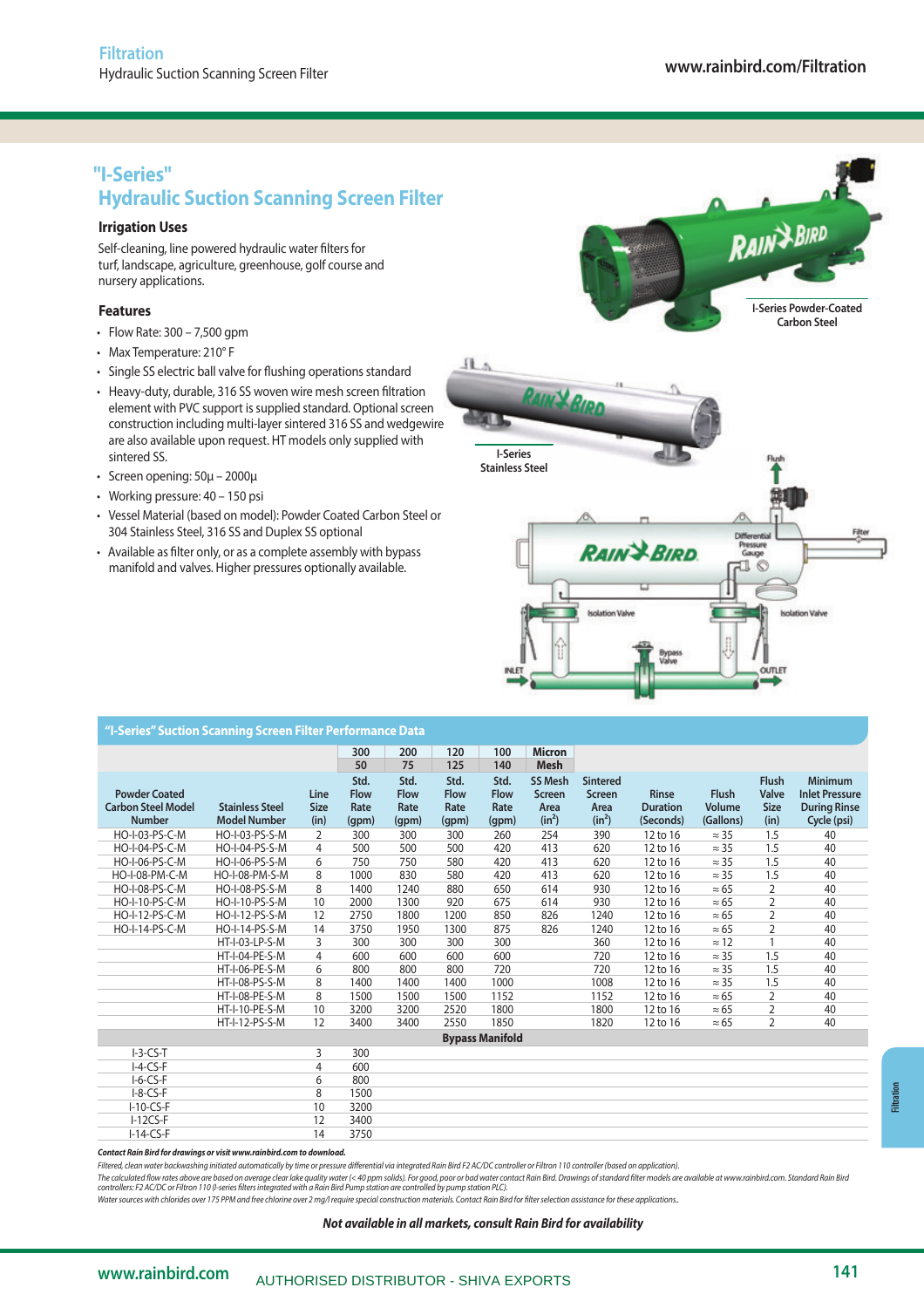

# **PSS Series Self-Cleaning Pump Suction Screen**

Keep Debris Out of Your Pump and Irrigation System

#### **Features**

- Galvanized, Self-Cleaning Pump Suction Screen removes large trash and debris from water sources, saving time and money in energy, pumping efficiency and maintenance costs
- All water must pass through the pump suction screen attached to the end of the pump suction line before entering the pump intake pipe. A small, side-stream from the pump discharge plumbing drives two spray bars that continually rotate, jetting water at the screen and blasting debris away
- Heavy 12 mesh stainless steel screen increases your pump efficiency for many years to come





#### **12 Mesh Self-Cleaning Pump Suction Screen Performance Data**

| <b>Model Number</b> | <b>Flow</b><br><b>US GPM</b> | <b>Flow</b><br>$m^3$ /Hour | <b>Screen</b><br>Length (in) | <b>Total</b><br>Length (in) | <b>Screen</b><br>Diameter (in) | Flange<br>Size (in) | <b>Return Inlet</b><br>Pipe Size (in) | Operating<br>Pressure<br>(min - max psi) | Weight<br>Lbs. | <b>Cleaning</b><br>Spray (GPM) |
|---------------------|------------------------------|----------------------------|------------------------------|-----------------------------|--------------------------------|---------------------|---------------------------------------|------------------------------------------|----------------|--------------------------------|
|                     |                              |                            |                              |                             | <b>12 Mesh Filter</b>          |                     |                                       |                                          |                |                                |
| <b>PSS200</b>       | 325                          | 73.8                       | 11                           | 25                          | 16                             | 4                   | 1.5                                   | 35-100                                   | 38             | 20                             |
| <b>PSS400</b>       | 550                          | 124.9                      | 15                           | 28.8                        | 16                             | 6                   | 1.5                                   | 40-100                                   | 57             | 20                             |
| <b>PSS600</b>       | 750                          | 170.3                      | 16                           | 32.5                        | 24                             | 8                   | 1.5                                   | 40-100                                   | 101            | 20                             |
| <b>PSS800</b>       | 950                          | 215.7                      | 18                           | 34.5                        | 24                             | 10                  | 1.5                                   | 45-100                                   | 108            | 20                             |
| PSS1000             | 1350                         | 306.5                      | 23                           | 39.5                        | 24                             | 10                  | 1.5                                   | 50-100                                   | 116            | 24                             |
| PSS1400             | 1650                         | 374.6                      | 26                           | 42.5                        | 24                             | 12                  | 1.5                                   | 55-100                                   | 128            | 24                             |
| PSS1700             | 1950                         | 442.7                      | 28                           | 44.5                        | 26                             | 12                  | 1.5                                   | 55-100                                   | 148            | 24                             |
| PSS2000             | 2350                         | 533.5                      | 32                           | 48.5                        | 26                             | 14                  | 1.5                                   | 60-100                                   | 160            | 24                             |
| PSS2400             | 2600                         | 590.2                      | 35                           | 52.5                        | 30                             | 16                  | 1.5                                   | 65-100                                   | 223            | 28                             |
| PSS3000             | 3000                         | 681.0                      | 40                           | 57.5                        | 30                             | 16                  | 1.5                                   | $40 - 65$                                | 236            | 44                             |
| PSS3500             | 3500                         | 794.5                      | 40                           | 59.5                        | 36                             | 18                  | 1.5                                   | $40 - 65$                                | 283            | 44                             |
| PSS4000             | 4000                         | 908.0                      | 40                           | 63.5                        | 42                             | 18                  | 1.5                                   | $40 - 65$                                | 358            | 44                             |

**Contact Rain Bird for drawings or visit www.rainbird.com to download.**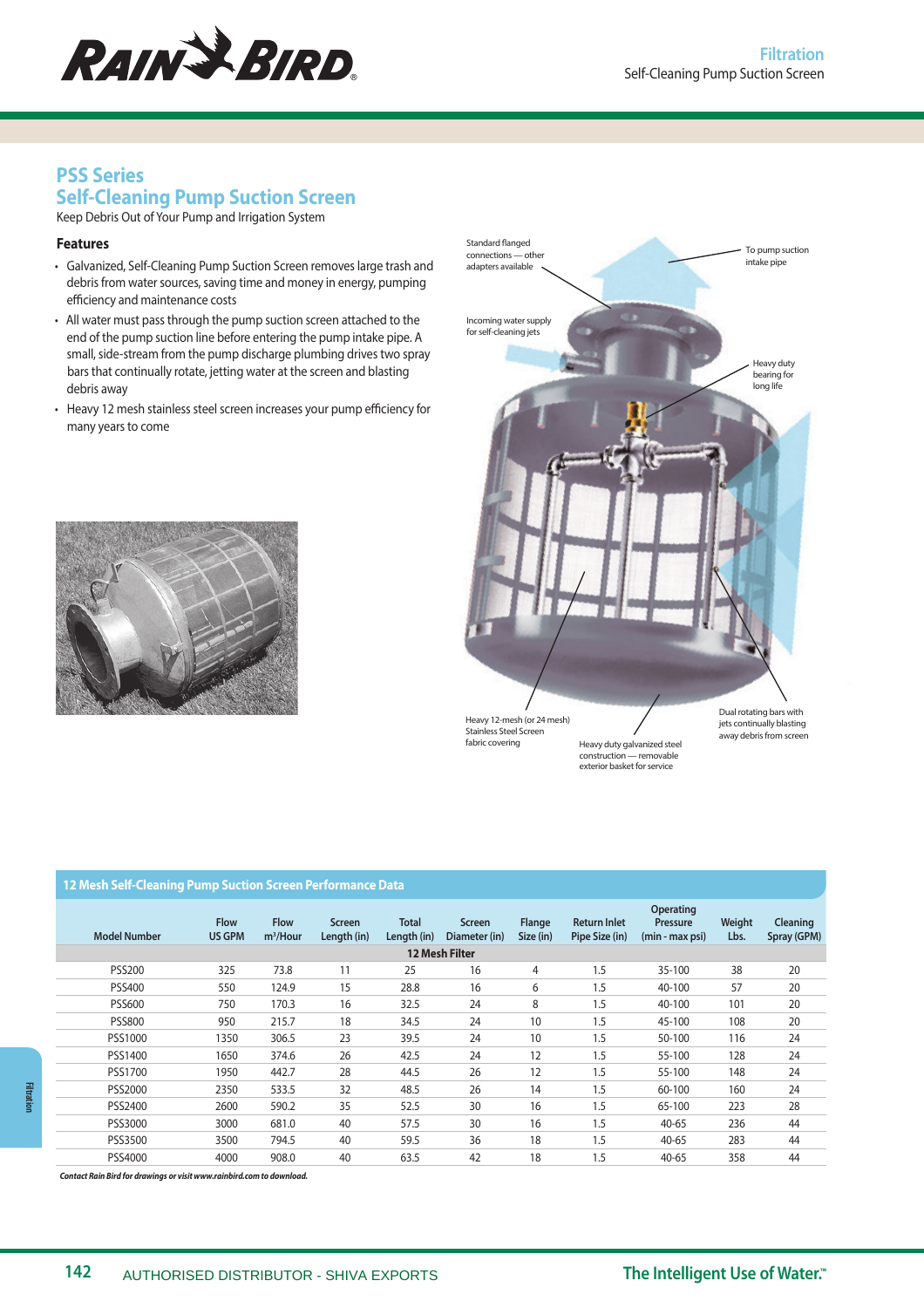# **CS Series Centrifugal Sand Separator**

Remove contaminants to minimize required maintenance and increase efficiency

## **Features**

- Capacities of 4 to 8300 gpm
- Simple installation (no electrical power required)
- Efficient pre-filter to reduce sand load on downstream components
- Rain Bird Centrifugal Sand Separators are designed to separate abrasive particles before they can enter the irrigation system, keeping equipment clean and clear of debris, which minimizes the amount of maintenance required and increases operational efficiency
- The separator removes sand and particles that are heavier than water (materials with a specific gravity of 2 or greater)
- Liquids and solids enter the unit and begin traveling in a circular flow. This centrifugal action throws heavier particulates towards the filter walls and eventually downward in a spiral motion to the separation chamber. The particulates collect in the separation chamber and are purged manually from the system. The filtered water is then drawn to the separator's vortex and through the outlet
- An optional automatic purge controller and valve can be used on all applications to automate the purge process, which eliminates the need for manual flushing. Small vertical design separators may be wall mounted or supported by the system piping



**Centrifugal Sand Separator**

| <b>Model Number</b> | Flow*<br><b>US GPM</b> | <b>Flow</b><br>$m^3$ /Hour | Inlet / Outlet<br>Line Size (in) | (in)   | Length<br>(cm) | Weight<br>Lbs. | Max. Particle<br>Size (in) | <b>Flush Valve</b><br>Size (in) |
|---------------------|------------------------|----------------------------|----------------------------------|--------|----------------|----------------|----------------------------|---------------------------------|
|                     |                        |                            | <b>Vertical Separators</b>       |        |                |                |                            |                                 |
| VCS-R5V             | $4 - 10$               | $0.9 - 2.3$                | 0.5                              | 20     | 50.8           | 13             | 0.625                      |                                 |
| VCS-R7V             | $10 - 20$              | $2.3 - 4.6$                | 0.75                             | 20     | 50.8           | 15             | 0.375                      |                                 |
| VCS-R10V            | $18 - 38$              | $4 - 8.7$                  | 1                                | 30.5   | 77.5           | 26             | 0.5                        |                                 |
| VCS-R12V            | $26 - 52$              | $6 - 12$                   | 1.25                             | 30.5   | 77.5           | 26             | 0.5                        | 1                               |
| VCS-R15V            | $38 - 79$              | $8.7 - 18$                 | 1.5                              | 30.5   | 77.5           | 26             | 0.5                        |                                 |
| VCS-R20V            | $63 - 120$             | $14.5 - 27.6$              | $\overline{2}$                   | 36     | 91.4           | 44             | 0.5                        | $\overline{2}$                  |
| VCS-R25V            | $100 - 180$            | $23 - 41.4$                | 2.5                              | 44     | 111.8          | 55             | 0.5                        | $\overline{2}$                  |
| VCS-R30V            | $125 - 260$            | $28.8 - 59.8$              | 3                                | 48     | 121.9          | 75             | 0.5                        | $\overline{2}$                  |
| VCS-R40V            | 190 - 345              | $43.7 - 79.4$              | $\overline{4}$                   | 52     | 132.1          | 120            | 0.5                        | $\overline{2}$                  |
|                     |                        |                            | <b>Angled Separators</b>         |        |                |                |                            |                                 |
| ACS-R40LA           | $200 - 525$            | $46 - 120$                 | 4                                | 80     | 221            | 280            | 1.5                        | $\overline{2}$                  |
| ACS-R60LA           | $365 - 960$            | 84 - 220                   | 6                                | 106.25 | 293.4          | 493            | 1.5                        | 2                               |
| ACS-R80LA           | $800 - 1600$           | 184 - 369                  | 8                                | 114    | 316.9          | 722            | 1.5                        | $\overline{2}$                  |
| ACS-R100LA          | 1300 - 2300            | $299 - 529$                | 10                               | 123.5  | 342.9          | 840            | 1.5                        | $\overline{2}$                  |
| ACS-R120LA          | 2025 - 3400            | $465 - 782$                | 12                               | 139    | 396.2          | 1400           | 1.5                        | $\overline{2}$                  |
| ACS-R140LA          | 2975 - 5000            | 684 - 1150                 | 14                               | 148    | 424.2          | 1550           | 2                          | $\overline{2}$                  |
| ACS-R160LA          | 4000 - 6200            | $920 - 1426$               | 16                               | 160    | 462.3          | 1850           | 2                          | $\overline{2}$                  |
| ACS-R180LA          | 5100 - 8300            | 1173 - 1909                | 18                               | 177    | 462.3          | 2400           | 2                          | 3                               |
|                     |                        |                            |                                  |        |                |                |                            |                                 |

# **Centrifugal Sand Separators Performance Data**

**Not available in all markets, consult Rain Bird for availability**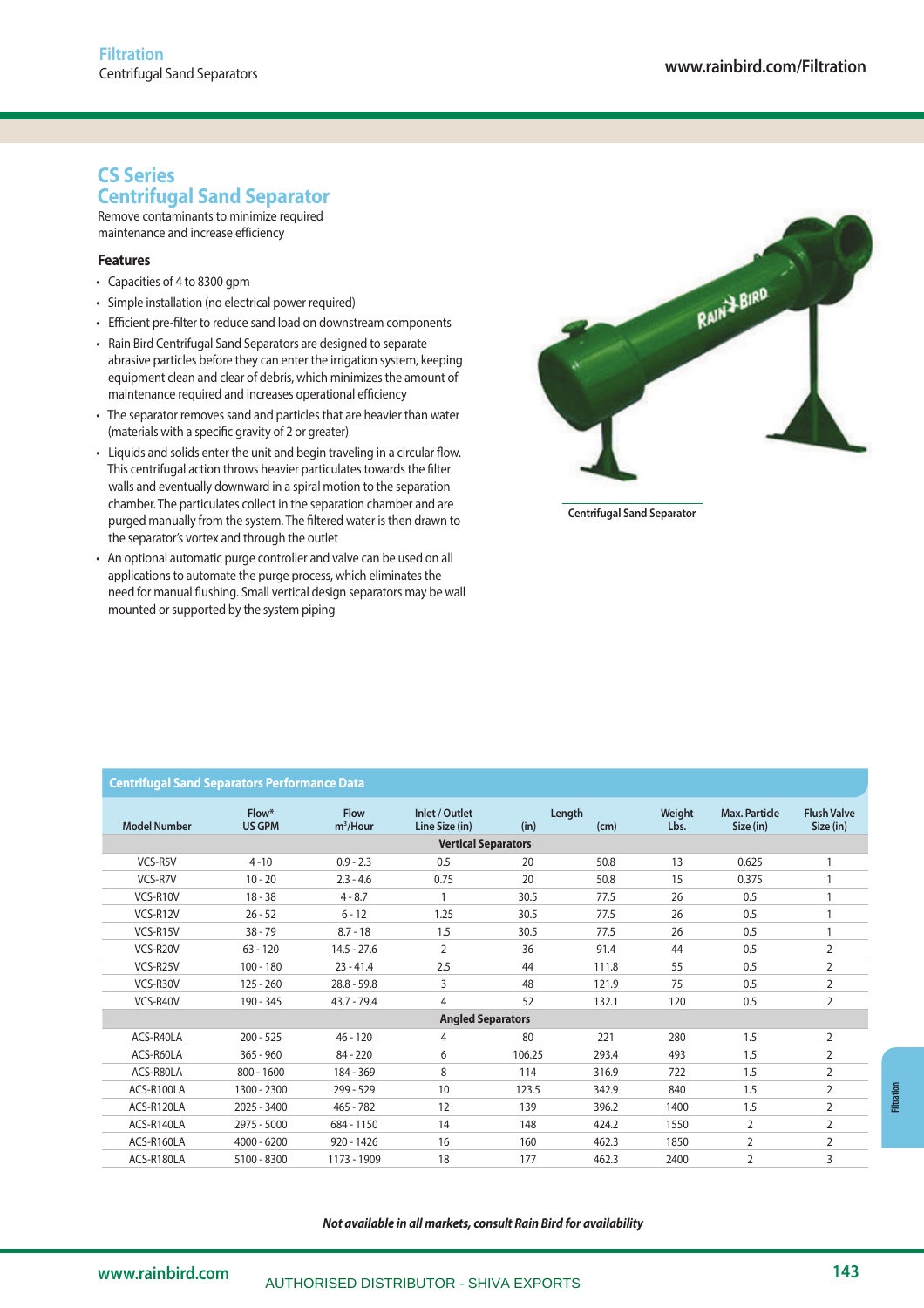

## **HDF Series Disc Filters**

Automatic self-cleaning disc filtration equipment

## **Features**

- Automatic self-cleaning disc filtration equipment with 2" valves and high density polyethylene manifolds
- Ideal for surface and well water containing both organic (algae) and inorganic materials: rivers, reservoirs, canals, waste water, and well water containing light sand (<3PPM) and other contaminants
- The patented system's helical action provides efficient cleaning
- Manufactured from engineered plastics to resist rust and corrosion from chemicals and water
- All units are factory tested prior to shipment
- Disc elements provide depth filtration -not just surface filtration
- Unit is pre-assembled with HDPE (High –density polyethylene) manifold for easy installation
- DP, time or manual backflush cycle can be imitated from the controller
- Plastic backflush valves are lightweight and corrosion resistant
- Low maintenance and performs reliable backflush
- Filtration disc versatility (filtration grades can be easily changed)
- Available with 100, 130, 200 or 400 micron discs (specify when ordering)

## **Rain Bird HDF Series 1X2 filter backwash.**

- **FILTRATION STAGE:** As water goes through the discs, particles are projected away due to the cyclone effect, reducing the backflushing frequency
- **BACKFLUSHING STAGE:** Water is projected through the discs, expelling the retained particles and evacuating them through the drainage manifold while the rest of the equipment is still in the filtration stage, supplying the remaining installation

## **Rain Bird HDF Series-2 systems backwashes one station at a time while the remaining elements continue filtering.**

- **FILTRATION STAGE:** As water goes through the discs, particles are projected away and kept in suspension due to the cyclone effect, reducing the backflushing frequency
- **BACKFLUSHING STAGE:** Water is projected through the discs, expelling the retained particles and evacuating them through the drainage manifold. The rest of the filters battery continue filtering. The filtration process restarts when the discs recompress. The backflush process is controlled by the Rain Bird Control Unit